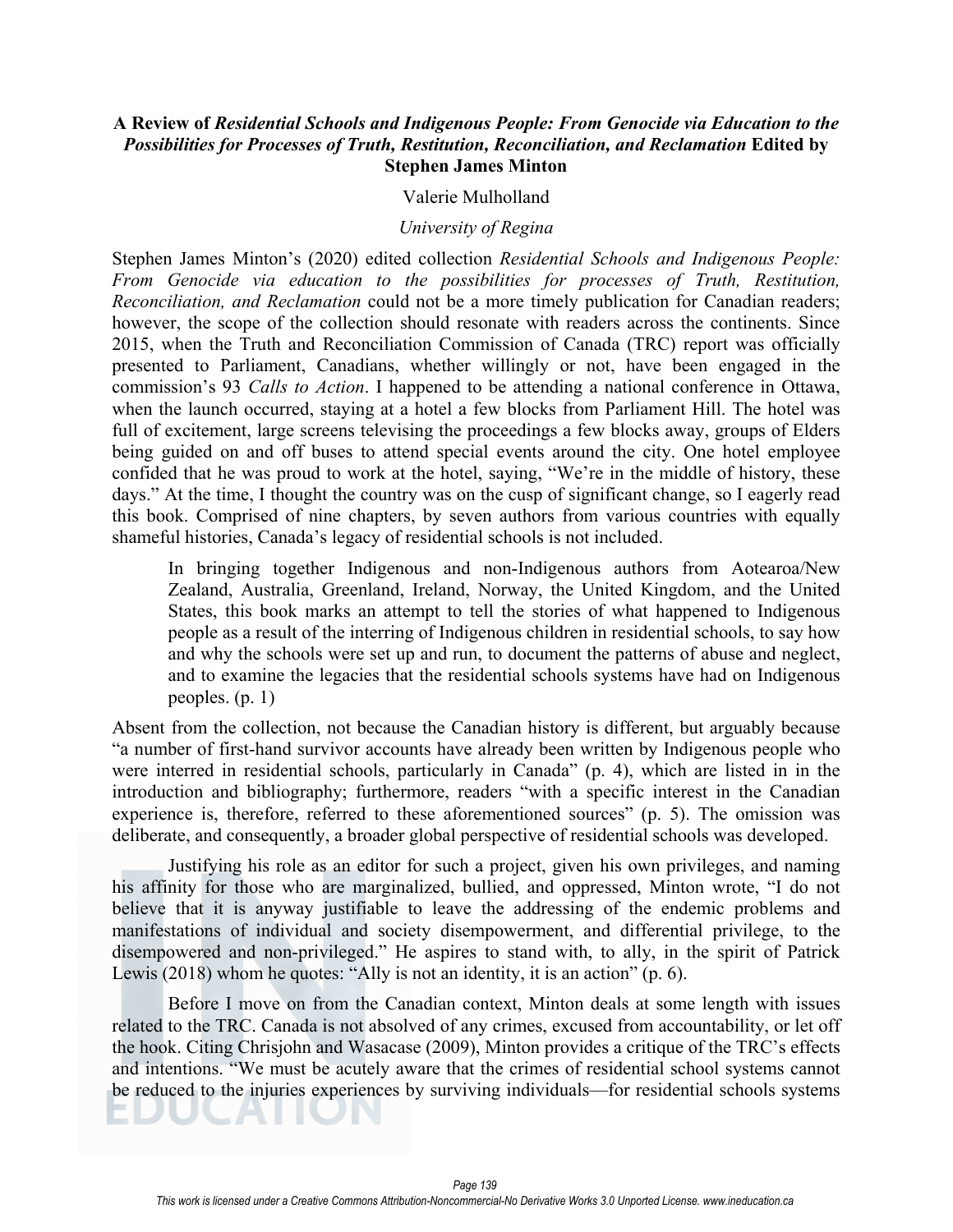were not aimed at *individuals*, but rather at *peoples*" (p. 11). Therefore, the genocide in the title of is an accurate frame for the substance of the content and stories included in the book.

Language and culture were the primary targets *of Education by the State* in all geographies where residential schools were constructed to subjugate peoples. Residential schools were designed to break familial and cultural ties and eradicate Indigenous languages, and were efficient mechanisms for implementing nation state policies in all contexts described. This is the central, organizing thematic thread of the collection. Under the guise of good intentions, most often phrased as acting "for the good of the child," a dangerous premise historically and to this day, residential schools functioned to dismantle families and communities, and create intergenerational alienation and trauma. Destructive policies and practices were taken up with vigour by all state actors. There are two outliers in the collection, the Sami of Norway and the Irish. Previously, I was accustomed to reading about the residential schools of North America, New Zealand and Australia. The focus on the Sami in Chapter 6 "The Colonization of Sapmi" was of particular personal interest because I knew almost nothing about their history, so reading the visceral stories of contemporary Sami survivors was very affecting. Christianity and colonization are either features or factors in each chapter, which is no shock to readers who will likely be drawn to this subject. Initially, I was skeptical about the decision to include Irish colonization, Chapter 8 "Punishing Poverty: The Curious Case of Ireland's Institutionalized Children." With even a smattering of European history, readers will acknowledge that the Irish were colonized by the British. Predictably, and the Irish residential schools were instrumental in enacting all manner of atrocities, similar to the other geographical contexts, highlighting poverty and persecution as the salient features of residential schools everywhere. I realized my own racialized bias in my initial hesitation. I was wrong.

With any edited collection, the issue of voice inevitably arises, and it's true for this book, too. Minton opens with his own introductory chapters, which are traditionally academic in voice and tenor. In terms of structure, Chapter 2 "Some Theoretical Touchstones' provides a conventional theoretical framework, a typology of genocide, and conditions for assessing outcomes of residential school regimes. The chapters that follow expand understanding in powerful ways with generous, grounded and deeply moving accounts of residential school experiences. Six other authors, either in partnership with Minton or others, build a complex picture with tones, approaches, and styles which taken as a whole work well. This scholarship could be described as theorizing for the future. Giving the last word to Tania Ka'al, Rosemary Norman-Hill and Natahnee Nuay Winder was a sound editorial choice. Their voices provided some hope and cultural clarity, a way to the future. In the concluding chapter, "Reflections," the authors ask

the reader to find their own truths within those stories and move to place that allows for restitution, reconciliation, and reclamation. While the stories are tragic, our storying will not remain in the "the tragic." For to do so disrespects and displaces the thousands of years of 'knowing, being, and doing' that our ancestors passed down through the ages to ensure a healthy future for our peoples. (213)

Recently, I visited a city on the edge of the geographical region of the historical fur trade in Western Canada and was struck by the goods on offer at local pawn shops. Two ceremonial drums sat in the glaring sun of a west-facing window. What level of historical amnesia would the buyer need to exchange money for a sacred drum? What circumstances would lead an individual to pawn a drum? Step back for a moment. The image of the drums in the pawn shop window are